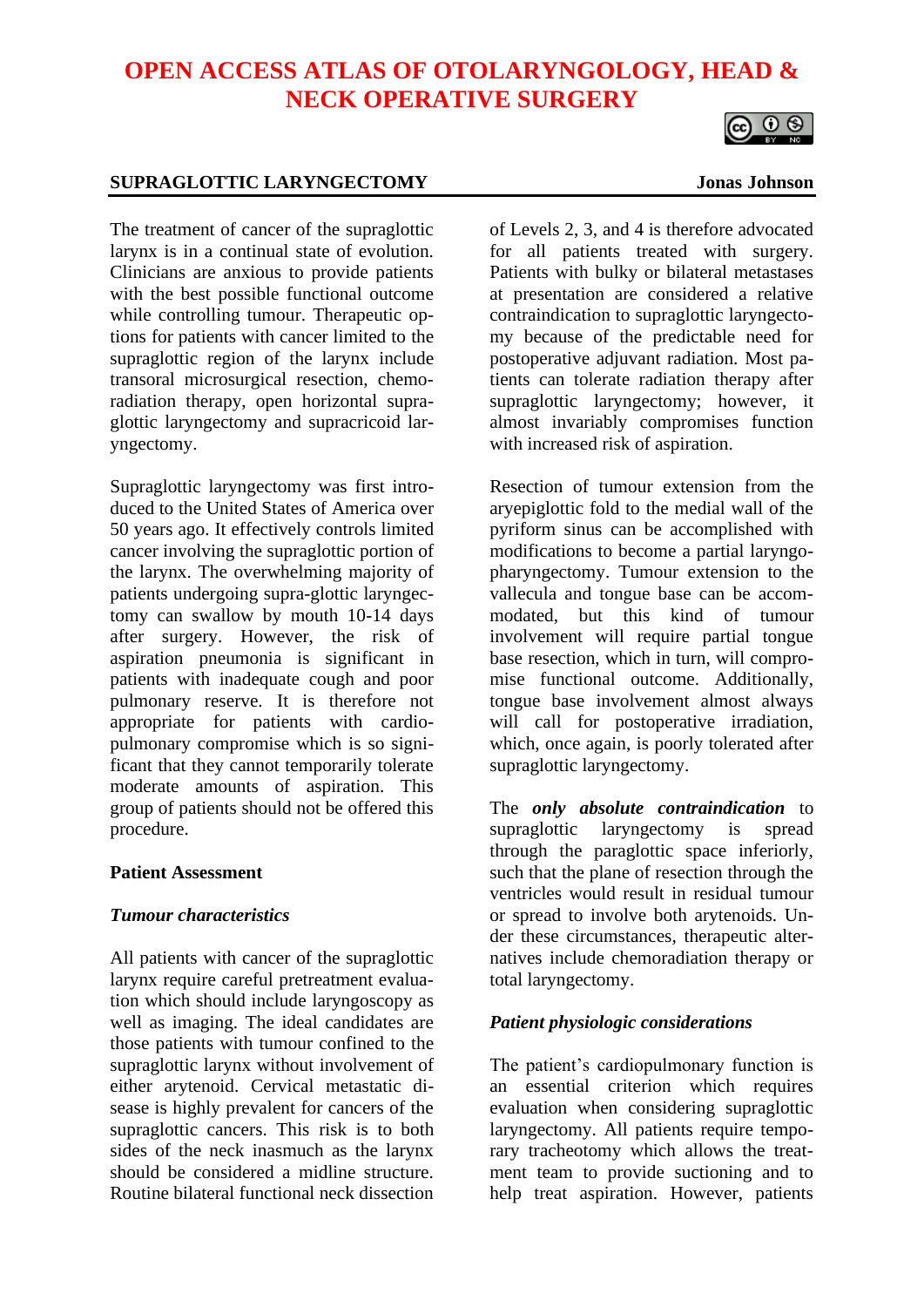with poor pulmonary reserve should not undergo supraglottic laryngectomy. There are no concrete, objective guidelines for eligibility such as arterial blood gases or spirometry. In general, patients with good functional capacity such that they can walk up a flight of stairs comfortably, can tolerate a supraglottic laryngectomy. Patients who cannot ambulate will, in general, not tolerate supraglottic laryngectomy.

### **Operative steps**

The procedure is done under general anaesthesia. A prophylactic antibiotic is administered.

The patient is positioned in the supine position with the neck slightly extended on a shoulder roll. A superiorly based apron flap is planned such that the horizontal portion of the apron overlies the second or third tracheal ring *(Figure 1)*. The *apron flap* is elevated just underneath the platysma muscle.



*Figure 1: Supraglottic laryngectomy is accomplished through a superiorly based apron flap. The inferior aspect of the flap should not be extended past the midclavicular line because subsequent ischaemia may be associated with wound dehiscence* 

*Tracheotomy* is then accomplished. Under most circumstances this is facilitated by division and ligation of the thyroid isthmus.

*Bilateral neck dissection* is done in all patients. In the absence of identifiable pathologic adenopathy, elective neck dissection should remove the fatty lymphatic aponeurosis in Levels 2, 3 and 4. Level 2b superior to the spinal accessory nerve need not be dissected. The spinal accessory nerve, jugular veins, and sternocleidomastoid muscles are preserved.

The *suprahyoid strap muscles* are released from the superior surface of the hyoid bone with diathermy. The infrahyoid strap muscles are subsequently released approximately 1cm below the inferior insertion of the muscles to the hyoid bone and reflected inferiorly to expose the thyroid cartilage.

The *external perichrondrium* of the thyroid cartilage is then released along the superior and lateral aspects of the thyroid laminae such that it can be reflected inferiorly *(Figure 2)*.



*Figure 2: The external perichondrium of the thyroid cartilage is incised along its superior insertion and reflected intact as an inferiorly based flap*

The *cartilage is then cut horizontally* with an oscillating saw *(Figure 3)*, recalling that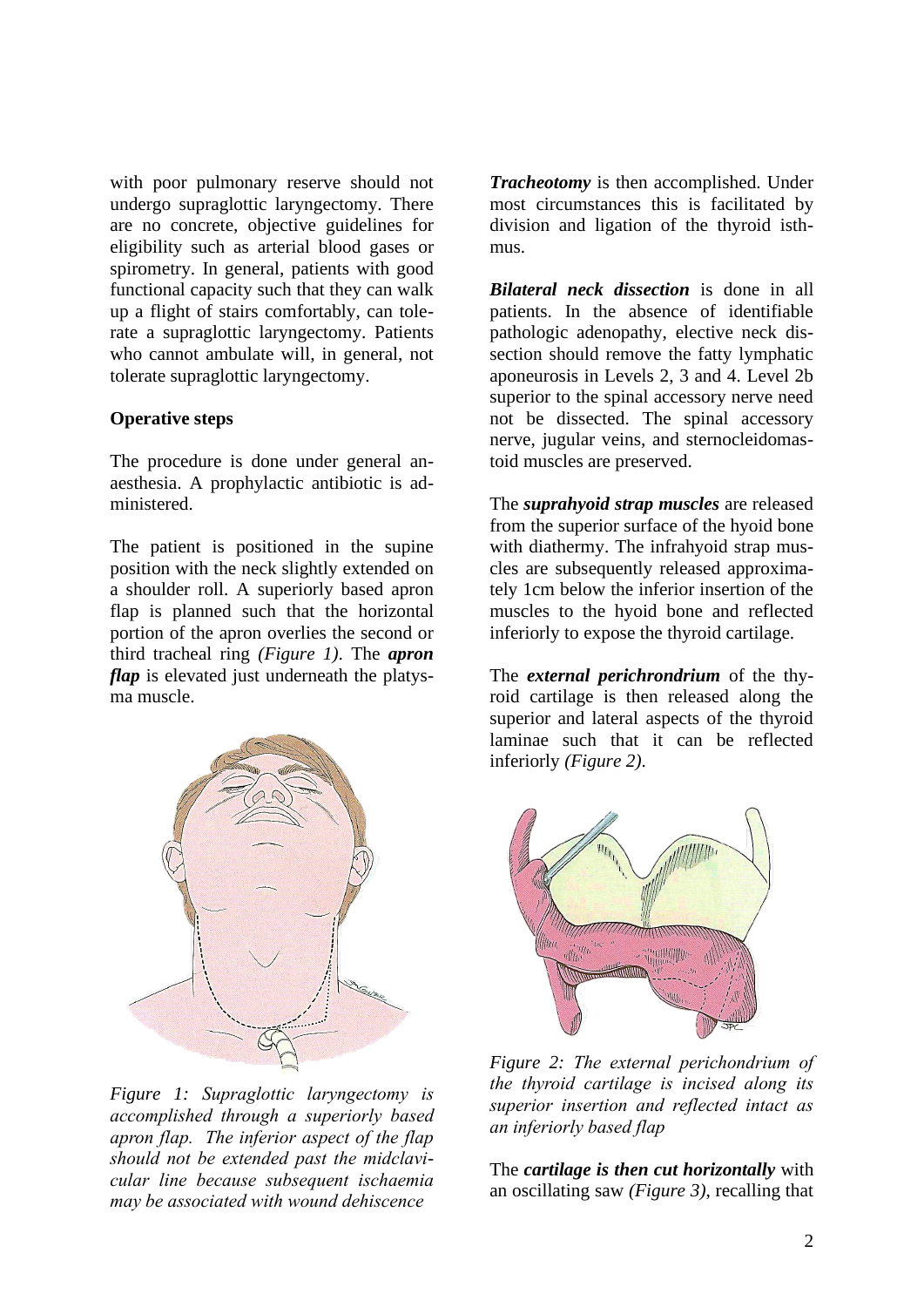the intention is to resect the larynx through the ventricle *(Figure 4)*. This requires that the cut be made approximately midway between the thyroid notch and the lower border of the thyroid cartilage. The cartilage cut may be slanted laterally toward the superior cornu on the less involved side which allows for preservation of the constrictor insertion.



*Figure 3: The cartilage incision is carried horizontally midway between the thyroid notch superiorly and the inferior border of the thyroid cartilage in the midline to include the greater cornu of the thyroid cartilage on the side of the lesion. The greater cornu may be preserved on the side contralateral to the lesion or may be excised according to the judgment of the surgeon*

*Pharyngotomy* is done through the vallecula when tumour is confined to the supraglottic larynx. This allows subsequent mucosal cuts to be made under direct vision.

*Mucosal incisions* are made laterally along the aryepiglottic folds and then across the face of the arytenoids to resect the entire epiglottis and false vocal folds. The inferior cuts are made horizontally through the laryngeal ventricles to connect the mucosal cuts with a cartilage cut *(Figure 4)*.

The resected specimen is carefully evaluated and frozen sections done to assure complete tumour removal *(Figure 5).*

Haemostasis must be complete. This may be especially difficult along the cut edge of the tongue base where intermittent suture ligatures are recommended.



*Figure 4: Mucosal cuts are made under direct vision. Inferiorly, the cut is made through the ventricle at the level of the true vocal cord. Posteriorly, the mucosal incision is made across the face of the arytenoid unless extension of tumour requires an extended procedure*



*Figure 5: Specimen includes epiglottis, hyoid bone, false vocal cords and upper half of thyroid cartilage*

A *nasogastric tube* is inserted before the closure is accomplished.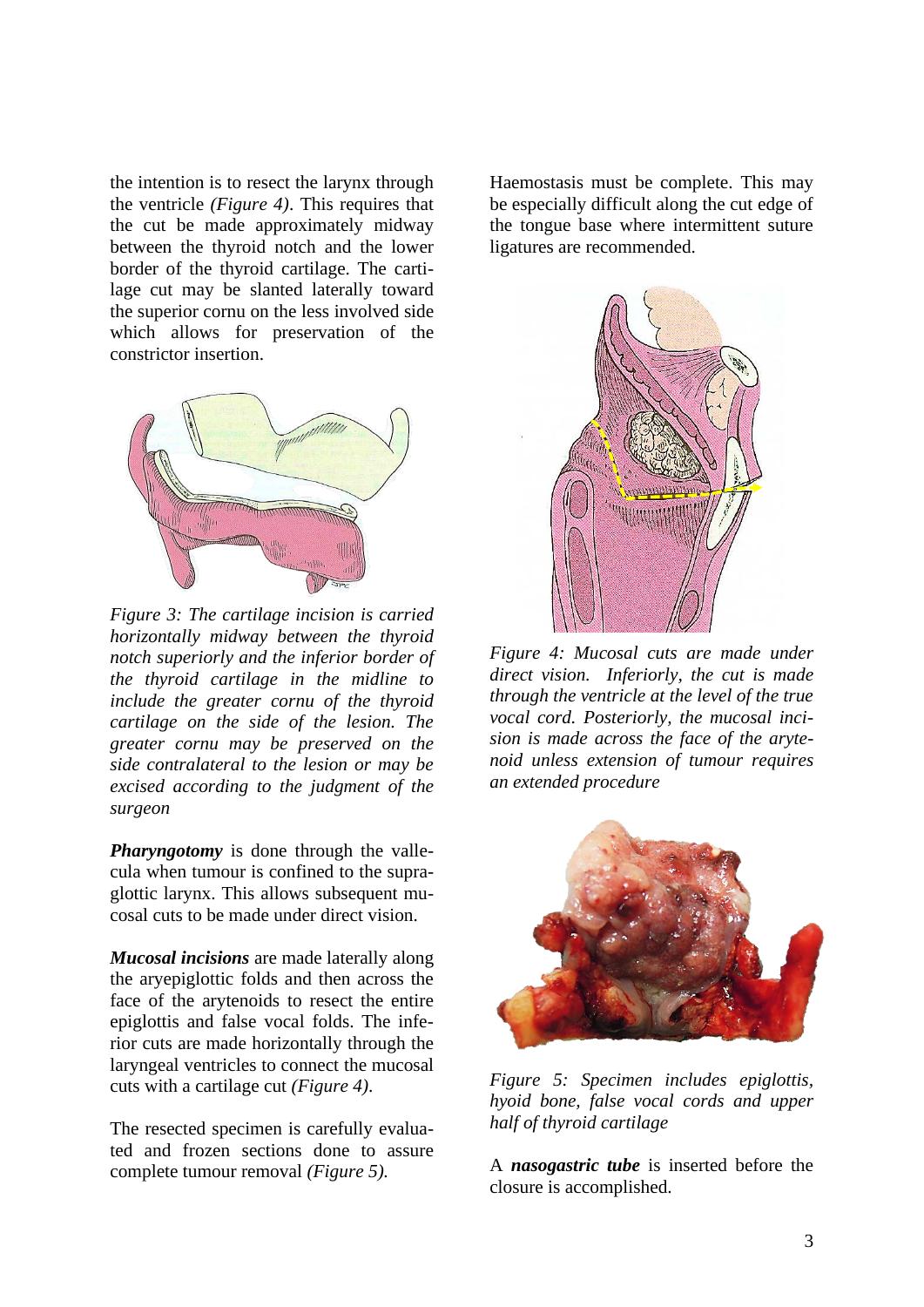*Reconstruction* starts with approximation of the tongue base to the glottic larynx in such a way that the tongue base is set back over the glottis to reduce the potential for aspiration *(Figure 6)*. This requires that the yellow fibrofatty aponeurosis of the tongue base be directly approximated to the external perichrondrium of the thyroid cartilage. If difficulty is observed with tearing of the external perichrondrium, the sutures may be directed through residual thyroid cartilage. This initial layer of closure is then reinforced by approximating the suprahyoid musculature to the infrahyoid muscles. The closure is carried laterally to assure there is no evidence of salivary leak in the area of the pyriform sinus.



*Figure 6: The external perichondrium of the thyroid cartilage is approximated to the fibroaponeurotic layer of the tongue base. This sets the tongue back over the glottis*

After closure, *suction drains* are placed in either side of the neck and over the mucosal suture line and brought out through separate stab wounds.

The *apron flap is then redraped*. Great care is taken to assure that the *tracheotomy site is isolated* from the potential spaces in both sides following neck dissection by suturing *(Figures 7A & B)*. Failure to isolate the tracheotomy from the potential space created by the neck dissection may result in transmission of contaminated mucus from the trachea underneath the

cervical flap and subsequent wound infection.

The anaesthesia tube is removed and replaced with a *cuffed tracheotomy tube*.



*Figures 7A & B: At completion of the procedure, the tracheotomy site must be isolated from the potential dead space created through flap elevation and neck dissection*

#### **Postoperative Management**

Care is taken to assure the integrity of the suction drains. Routine tracheotomy care is instituted. All patients are ambulated as soon as possible to assure restoration of tidal volume and prevention of atelectasis.

The *tracheotomy tube can be removed* when the patient demonstrates that he/she can protect the airway and is no longer aspirating. This usually takes 7-14 days. One practical method is to deflate the cuff of the tracheotomy tube when the patient is seated. Most patients will have some tem